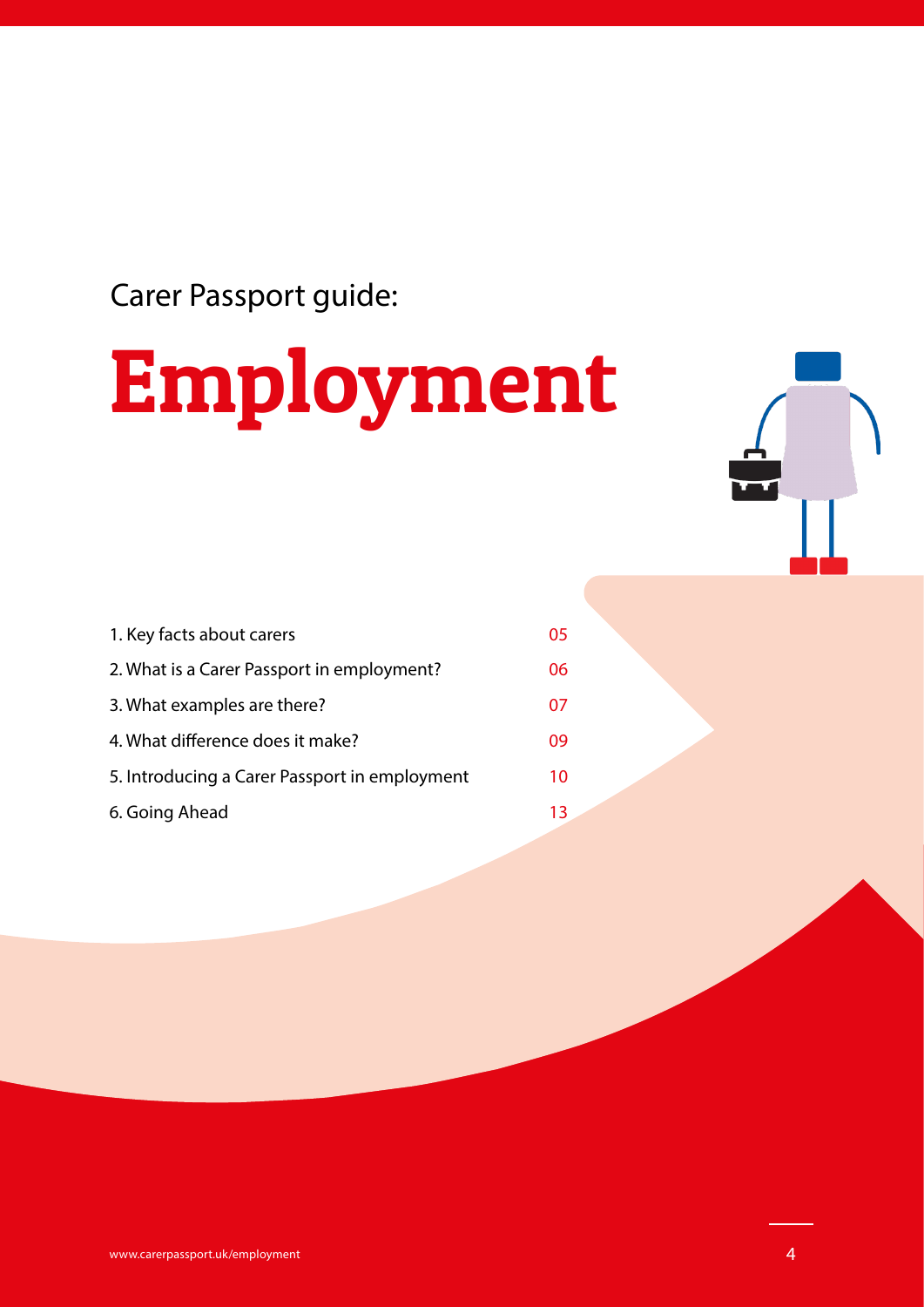# Employment

# 1. Key facts about carers



- Around three million people in the UK combine work with unpaid caring responsibilities, including two million who work full-time and one million part-time. (Census, 2011)
- While part-time working is much more common amongst carers than non-carers, carers are also more likely to stop working altogether as they struggle to switch to part-time hours. Over two million people have given up work at some point to care for loved ones, and three million have reduced working hours. (Caring and Family Finances Inquiry, Carers UK, 2014)
- The majority of carers are of working age and the peak age for caring (50–64) often coincides with the peak of an individual's career. One in five people in this age bracket are carers, including one in four women and one in six men. (Census, 2011)
- The number of working age carers is set to increase as our population and workforce ages, with an estimated 40% rise in the number of carers needed by 2037, meaning the carer population in the UK will reach 9 million. (It Could Be You, Carers UK, 2001)
- Younger carers in work aged 20–21 are more likely to be in lower skilled occupations than their peers. (Hidden from View: The experiences of young carers in England, Children's Society, 2013)
- Out of a sample group of 77 carers, 32 young adult carers in work informed their managers of their caring role. Just under half of these reported that their managers were not supportive. (Young Adult Carers and Employment, Sempik and Becker, Carers Trust, 2014).

# 3million

Around three million people in the UK combine work with unpaid caring responsibilities

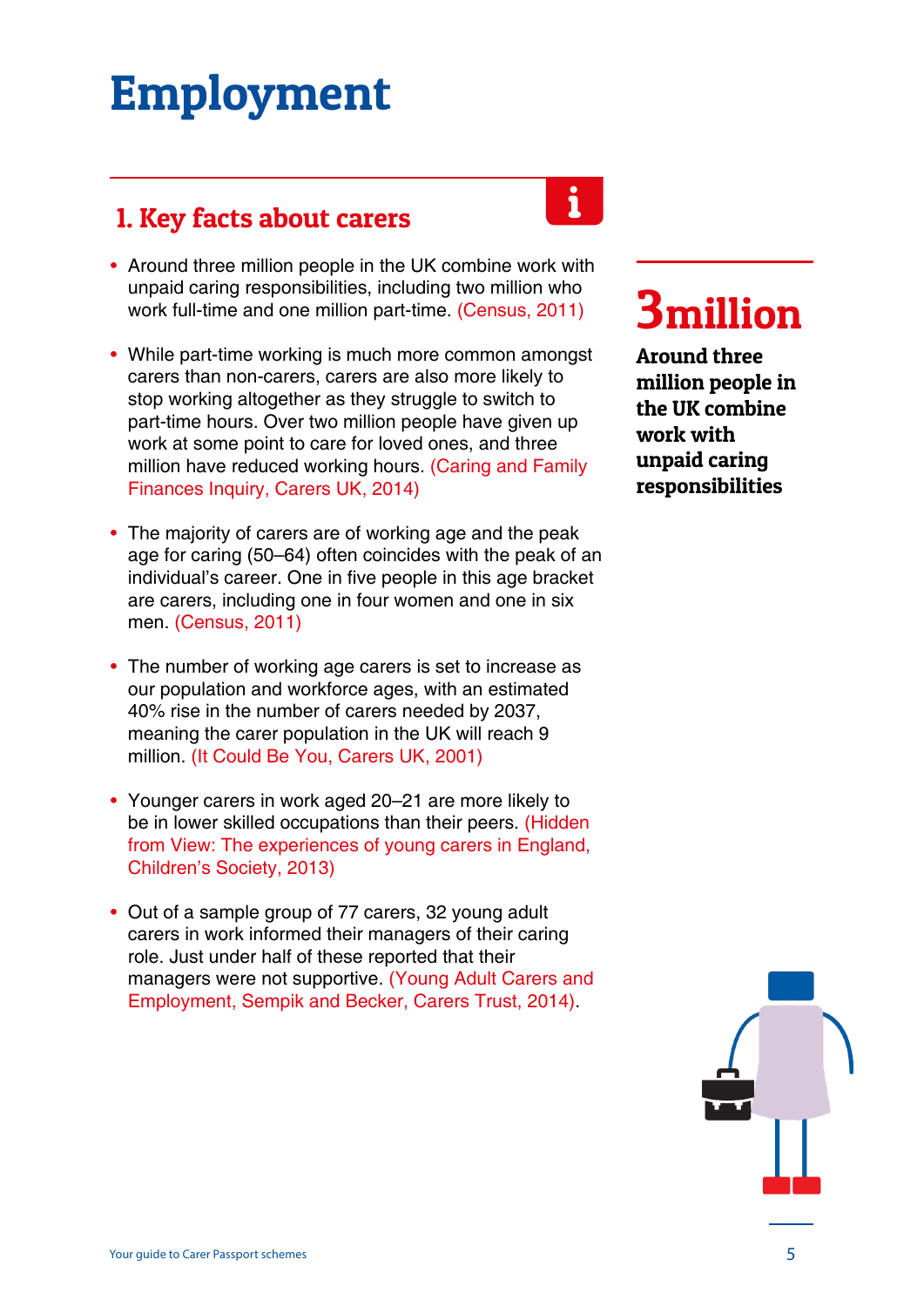# 2. What is a Carer Passport in employment?

Today, one in nine people in any workplace are juggling work with caring for older, ill or disabled loved ones.

While employers in England are starting to realise the impact of caring on their own employees and their business, only a few are currently providing a Carer Passport as part of a wider package to identify and support carers and ultimately avoid losing carers from their workforce.

Many carers worry about their ability to continue to do their job for their employer, about the impact which caring has on them on a daily basis and on their career prospects. One explains, 'My employer is very supportive and subscribes to fair employment, but there have been times when I have had to let them down. Records of my attendance reflect on my employment history'.

Many carers have had to leave work altogether because of their caring role, with some being forced to choose between work and caring – and choosing to care for a parent to ensure that they have what they need. If their employer can support them and not view with suspicion the need to occasionally leave work early if they are called as the first point of contact in an emergency, then work can offer respite from their caring role. With support, it's something they are keen to continue to do.

A tool such as a Carer Passport can help to create a supportive working culture where staff feel that they have 'permission' to talk about their circumstances in a safe environment. It can also help communicate existing workplace support for carers and encourage managers to apply policies more consistently across the organisation.

A Carer Passport in an employment setting is essentially a conversation about the flexibility needed to combine work and care. This conversation involves balancing the needs of the individual with the needs of the business, within existing company policies.

The Carer Passport also provides a straightforward way to document flexibility and support so it can be carried into an employee's future roles, without having to repeat the same conversations.

### **Consistency**

One of the key issues for carer support in the workplace is that policies and provisions, where they do exist, are not always promoted to line managers and staff, or understood or applied consistently. This can have a particular impact when a staff member moves to a different team, or when a line manager changes.

Carers often report that having to explain their caring situation several times and/or to different people can make an often difficult situation even more challenging. A change of line manager can also make all the difference between a situation where carers feel supported to combine work and caring with one where they feel isolated,

My employer is very supportive and subscribes to fair employment, but there have been times when I have had to let them down. Records of my attendance reflect on my employment history



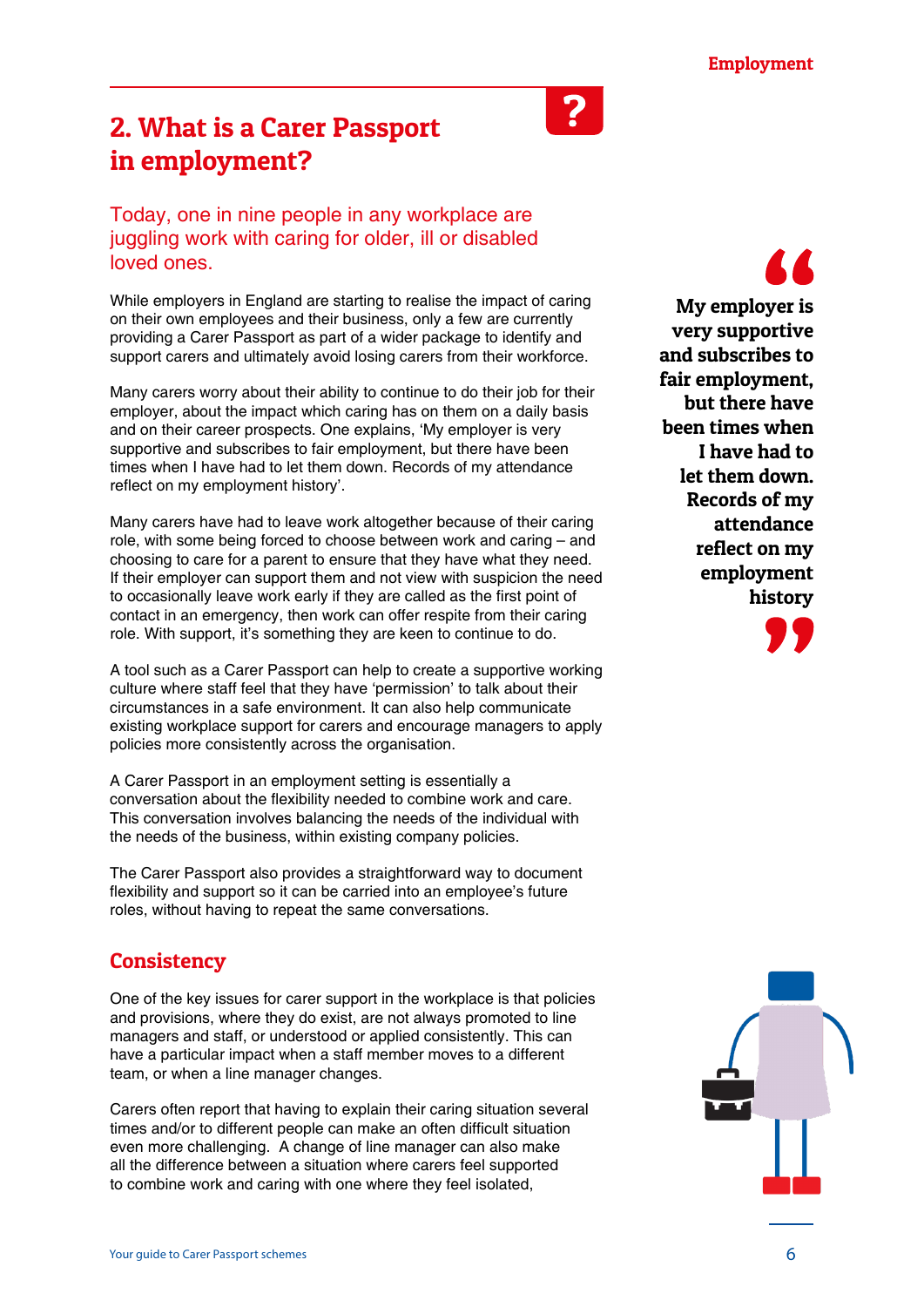unsupported and potentially at risk of having to reduce hours or leave work.

#### Communication

We know that many carers struggle to communicate their caring role to their colleagues and line manager. They fear a negative response, worry about the person they care for being judged, and that they will miss out on promotions. They report low levels of awareness about caring, feeling unsure when they can talk about their caring role and any adjustments that may need to be made. If their employer cannot give them any flexibility to cope with the unpredictable nature of caring, they can feel unable to continue in their job.

#### Awareness

Carers report being unaware of their rights to request flexible working, or lack the confidence to approach the topic. They may face the daily pressure of needing to maintain a reasonable level of contact with the person they care for, but find this difficult to agree with their employer.

Carers may struggle to find out about a carers policy in the workplace, or indeed there may not be one. This can result in an employment history which has a number of short-term roles. For younger adult carers, there can be the added challenge of not being familiar with the world of work, how workplaces function and what workplace policies exist, and what they have to offer. If they receive careers advice, they may find themselves encouraged to enter low-paid 'caring professions' with little acknowledgement of the wider skills and knowledge they have developed as a carer.

The format of the Passport itself, and the approaches taken to its use, should enable supportive communications between employer and employee. This is a proactive activity which acknowledges the impact of caring and promotes understanding, not just a reactive activity which responds to crisis. The document itself should be designed in an engaging, user-friendly way.

Carers report being unaware of their rights to request flexible working, or lack the confidence to approach the topic



# 3. What examples are there?



The work of Employers for Carers highlights a number of models already in place within workplaces or currently being established.

One of the earliest models of a Carer Passport was developed by The Charity for Civil Servants to support all Civil Service employees in the workplace. The Charity has worked with many government departments to introduce it to senior and middle managers and since 2010 it has benefited thousands of employees.

A survey by the Charity in 2013 reported major improvements in wellbeing following the issue of a Carer Passport, such as reduced stress levels. In a follow-up survey in May 2017 of 848 people who had received a Carer Passport, in a 20% response rate (167), 65% reported their stress levels before receipt of the Passport as quite or very high,

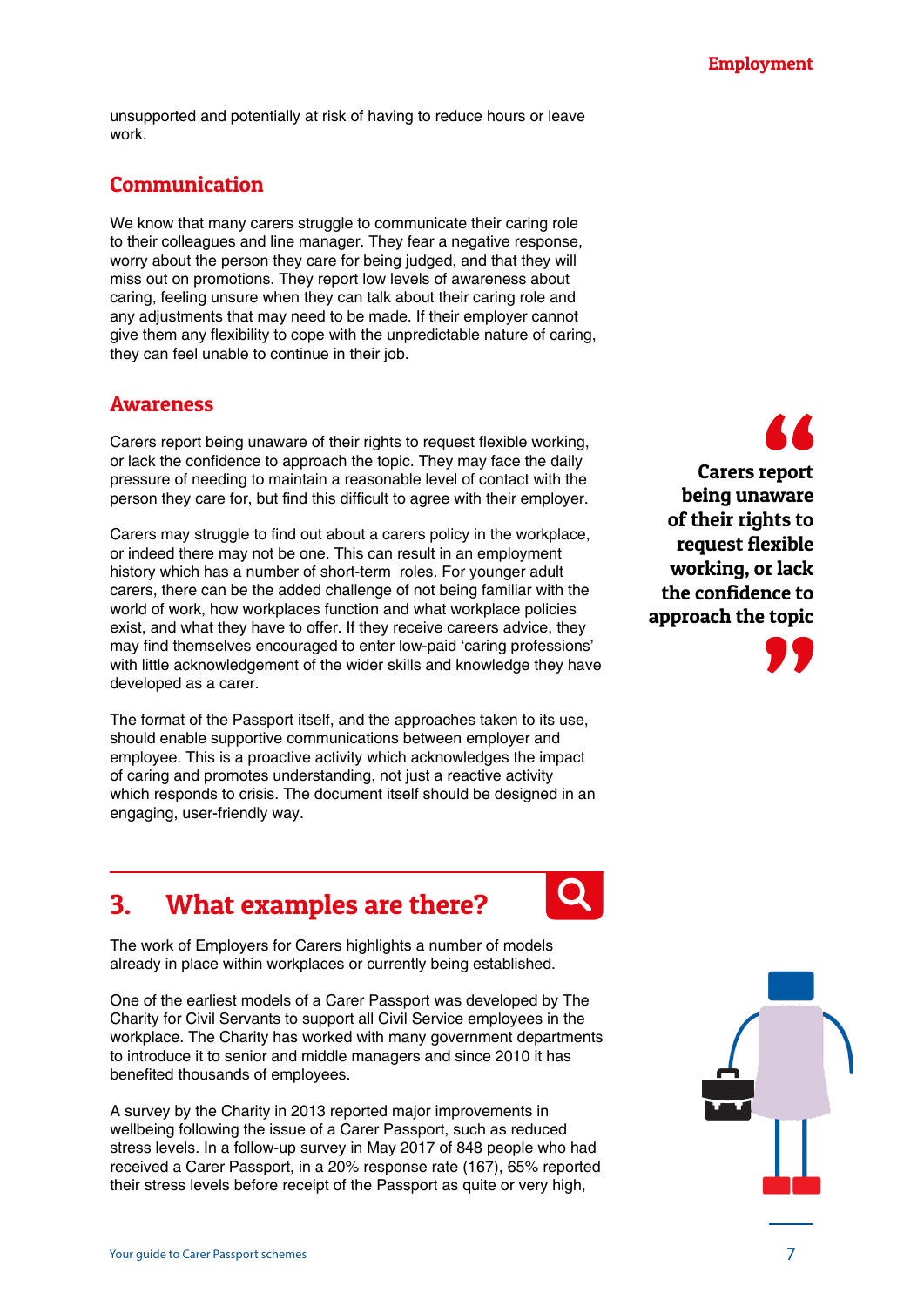reducing to 24% after receipt.

The Charity for Civil Servants feels that their impartial stance encourages people to apply. Part of the value is in the carer taking time to reflect on how their situation impacts their working life.

For current, former and retired civil servants, the Charity has developed a new initiative, the Carer's Statement. This sets out the carer's responsibilities outside the workplace, and is used to communicate to health and social care professionals the need for access to support and services, for example a GP diagnosis, a Care Needs Assessment or a Carer's Assessment.

Another early model was developed by BT, whose Carer Passport can be completed by any BT employee who has caring responsibilities which they believe could have an impact on their ability to work currently or in the future. It is supported by a factsheet produced by the Communication Workers Union.

Business in the Community (BITC) in Northern Ireland developed a model Carer Passport which has been used by a number of different employers.

The Department for Transport (DfT) offers the Charity for Civil Servants' Carer Passport to its employees, reporting that staff turnover has been reduced from 11.1% to 9.3% due to the retention of older workers. The Passport allows employees to leave their workplace to carry out urgent caring responsibilities without the need to take annual leave and sick days. The Department reports that its policies around carers have significantly improved unplanned absenteeism.

Examples of Passports can also be found in several sectors, for example in national and local government, NHS Trusts and other health service providers, the police force, the voluntary sector, carers associations, and in the private sector. The Financial Ombudsman Service and Age UK are further examples of organisations which are developing policy and practice in this area.

These existing models are often presented as largely a communication tool, enabling an informal conversation between employee and employer. They may bring caring onto a manager's radar for the first time. The Passport allows the employee to explain their circumstances in their own words, the difficulties they experience, and any help they may require in the workplace. It provides the opportunity to share information about the individual's caring responsibilities, and to record any actions or adjustments agreed between carer and line manager. When an employee is suddenly thrown into a caring role, it can help people to find short-term solutions.

In some workplaces which are already using a Carer Passport, this is a more formal arrangement and there is a clear framework in place, overseen by the HR department. However, the employee is under no obligation to share information about their caring responsibilities, or for these to be formally recorded on their personal file.

Where this does take place, employer and employee may begin with an informal conversation, but there is a formal record of what has been agreed and this will be regularly reviewed if circumstances change. It seeks to be a robust system for employees already using it, and encouraging others to engage. However, some Passports make it explicit that they are not a legally binding or mandatory document. It is a 'statement of caring

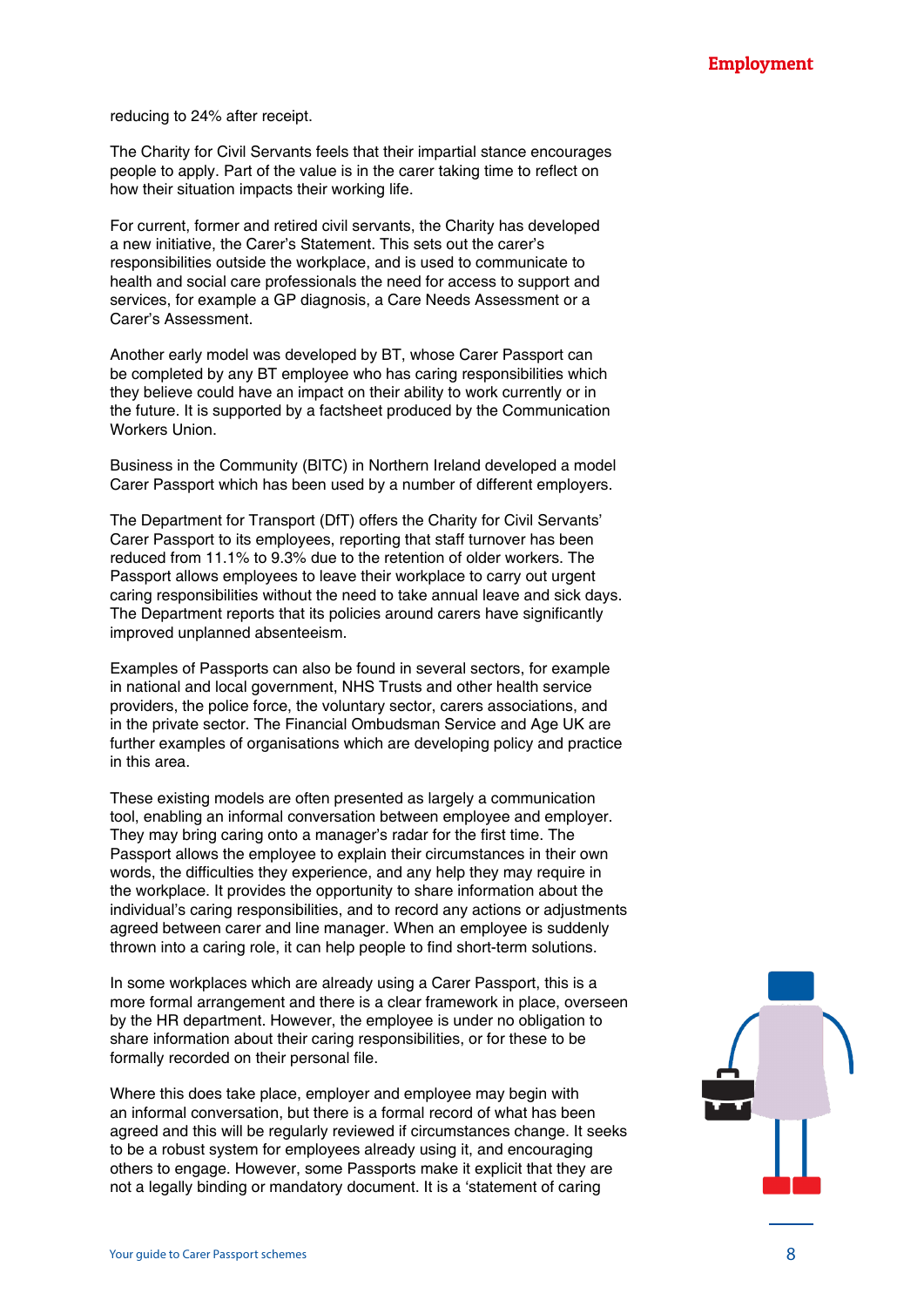circumstances and needs', but provides no guarantees.

One employer describes their policy document as 'a prompt' for carers and line managers to consider appropriate support, leading to specific conversations with individuals about what is best for their particular situations. The policy states that the senior management team and Board of Trustees are committed to supporting and championing it. Directors, heads of department and managers are responsible for ensuring that a culture of openness and support for carers is fostered and maintained, giving staff confidence that support will be provided wherever possible.

Line managers are seen to have a key role in creating a carer friendly culture, through developing an open and respectful relationship, and maintaining ongoing dialogue about the employee's caring circumstances and any changes to them. They can then maintain their caring responsibilities alongside their work commitments.

Where models are in place and working effectively, employers and employees recognise that they both benefit. The employee has been given 'permission' to talk about their caring role, and the result is an improved working relationship.

# 4. What difference does it make?



'The Passport has made a difficult conversation with managers easier, it has allowed me to be honest and start to talk about what I needed as a carer and employee.'

## To employers?

'If carers are willing to share information about their personal circumstances, the employer is on the road to becoming a high trust organisation with a good workplace culture. It's about valuing your workforce.' (Rachael Saunders, Age at Work Director, Business In The Community)

'Caring is a growing issue in the workplace and the business case for supporting employees who are juggling work and care is becoming ever more apparent. We know that several employers successfully use a Carer Passport to help as part of an overall support package for carers which counts towards improving health and well-being and employee resilience, productivity and retention. ' Katherine Wilson, Head of Employers for Carers

The Passport has made a difficult conversation with managers easier, it has allowed me to be honest and start to talk about what I needed as a carer and employee

 $\boldsymbol{\Sigma}$ 



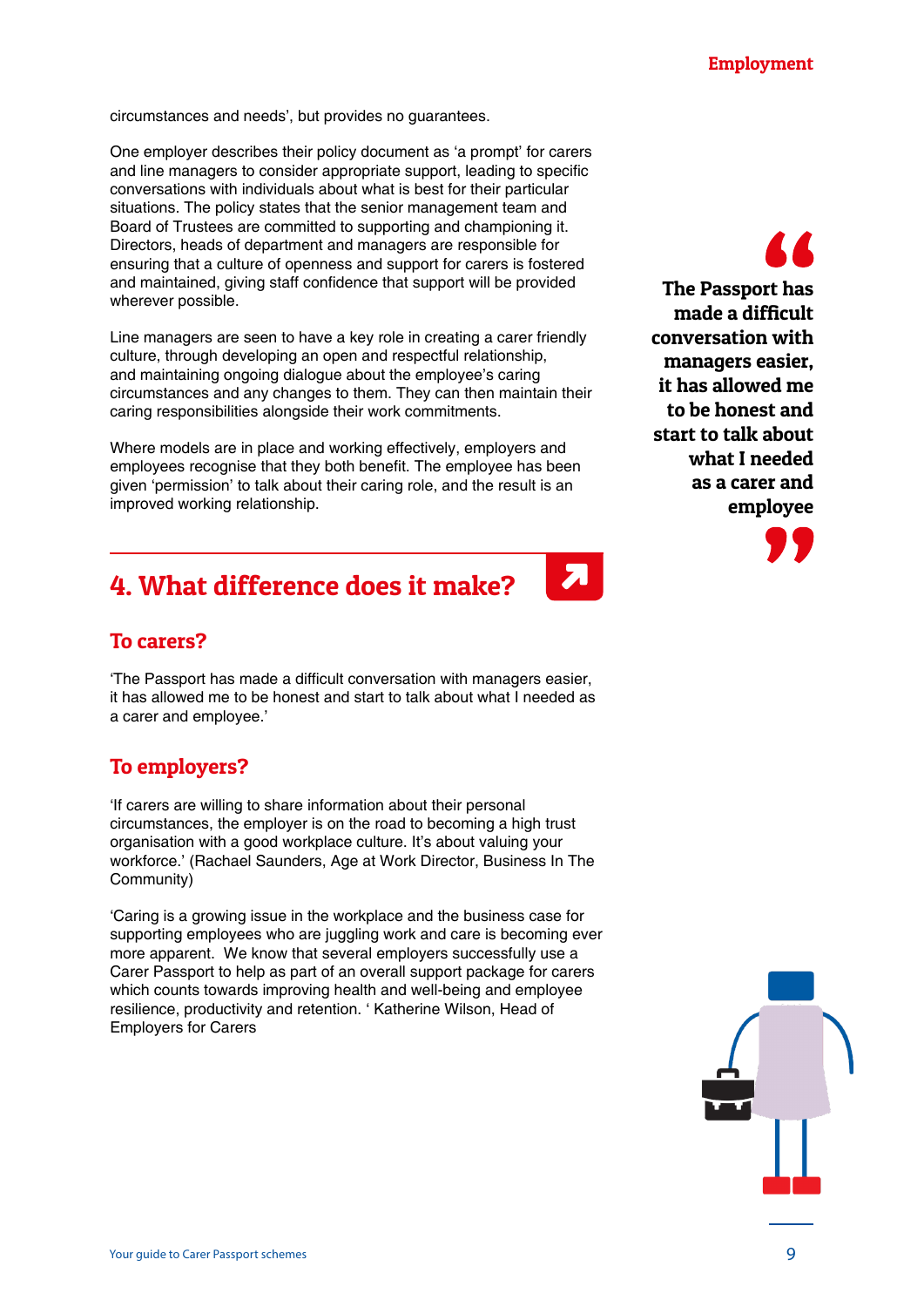# 5. Introducing a Carer Passport in employment

#### The benefits and business case

Employers currently using a Carer Passport scheme report the benefits of having a practical tool which values and recognises people. BITC describes the importance of clearly demonstrating support for carers, being open to making relatively small adjustments, and the loyalty which employers win back through this approach. Where a constructive conversation is held between employee and line manager, this is simply an efficient way of doings things. It avoids the pitfalls of delaying the conversation until a situation reaches crisis point, or multiple conversations being held with different managers. It makes business sense.

The introduction of a Carer Passport within the workplace may be integrated with wider initiatives around embracing the opportunities and challenges of an ageing workforce, and extending working life. It may link in to employee assistance programmes and initiatives around emotional resilience and wellbeing, and offer additional support if required through these routes. Thus, it reflects a wider cross-organisational approach to valuing the workforce. As such, if it is promoted at the highest levels within an organisation, this sends a clear message about its importance. As above, the Department for Transport, reports that its Carer Passport has contributed to reduction in staff turnover from 11.1% to 9.3% due to the retention of older workers.

The establishment of good practice around the use of a Passport can also help to ensure that workplaces are not detrimentally affected by the reality of caring within their workforce, but that the employer has the opportunity to agree any working adjustments for an employee, resulting in no impact on essential business operations. Centrica plc has measured the benefits of a wider policy of supporting carers and found that £4.5 million was saved from reduced absenteeism and £2 million through retention costs."

Seen overall, the scheme provides an opportunity to retain skills and knowledge within the workforce. It can help avoid the recruitment and other costs associated with high staff turnover and staff absence. Many employers now welcome the scheme. They see that it has an important part to play in maintaining team productivity and workplace stability.

### Elements of success

The Carer Passport should be user-friendly and simple in content, minimising the number of personal questions asked. There should be an implicit (or even explicit) acknowledgement that some individuals will find it difficult to talk to their manager about personal issues, such as caring responsibilities. The use of a Passport can be a positive way of helping this discussion.

The employee usually controls the information recorded within the Passport, including the amount of personal information given. The Passport is a 'living document' which can be reviewed and amended

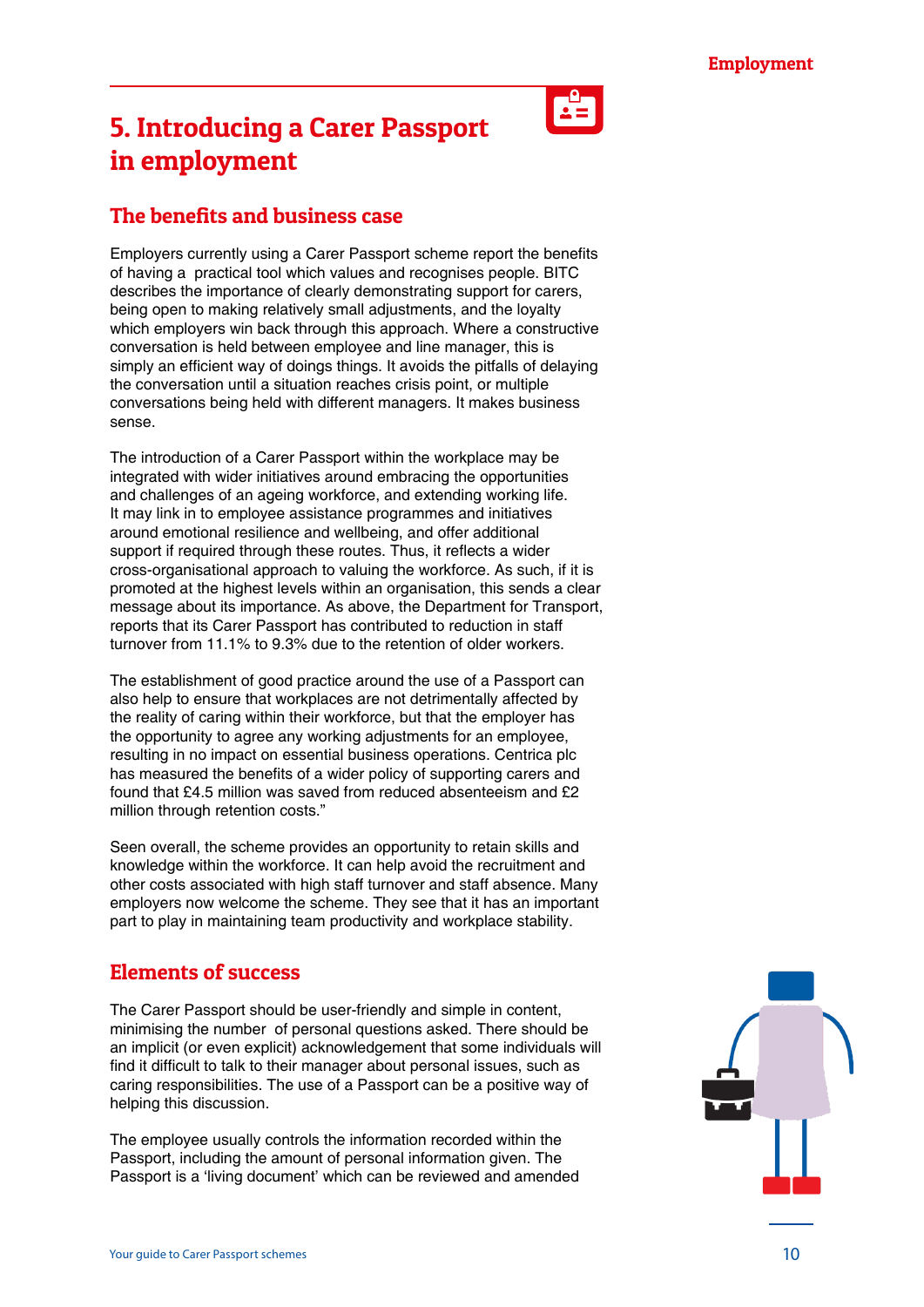if the employee's caring responsibilities - and the impact these have upon them - changes. Even without changes to caring responsibilities, the Passport arrangements are usually reviewed on a regular basis (eg. through 1:1 meetings with the line manager).

The Passport also 'stays with' the employee so that, even if they move departments or their role changes, it remains in place. Any new line manager will be made aware of the Passport (if the employee wishes them to), and of the employee's caring responsibilities and any agreements which have been made. They are then immediately aware of the employee's situation, avoiding the need for it to be explained again, and can provide reassurances from the start of the working relationship.

The Passport prompts a conversation which the employee may find challenging and upsetting, but with the expressed intention of providing understanding and support. Its contents are confidential and treated accordingly. The employee and line manager both hold a copy, and a copy is usually kept in the employee's personal file within the HR department (though in some workplaces, it is simply held by employee and line manager). In the case of one major employer, for example, no one else has access to the contents – and, indeed, no one else is aware of who has a Passport.

Models are often developed with the support of a Staff Carers Group or similar body. This means that those in caring roles are central to this process and can help design ways of working which are effective for and sensitive to - the needs of carers. For many employees, revealing information about their caring role may be something they don't want to do. Employers should try to communicate from the start that this can have benefits for them, and can reduce the pressure to feel they have to cope alone.

## Any challenges

If the Passport is kept as an informal document between employee and line manager, and not held or acknowledged elsewhere, this can weaken its potential. At times, there may be an organisational reluctance from the start and suspicions about what it represents – and about whether it is a change to the employee's contract or a request for flexible working. These concerns need answering, so as not to undermine the success of the initiative.

Employees do not always want to identify themselves as a carer, and they may fear it becoming a label. Many carers explain, understandably, that they want to be known for what they do in their job – and not known primarily as a carer. They may fear a 'glass ceiling' for those with caring responsibilities. The way in which the Passport is used within the workplace needs to respond to this valid concern by respecting the employee's wishes, and by offering a level of protection to choose the way in which they 'present' (or don't) their role as carer to colleagues.

Where workplaces have established a wider culture which is relatively inflexible, and quite formal in the management of staff (with managers perhaps having limited capacity to agree flexibility), the scheme can sit

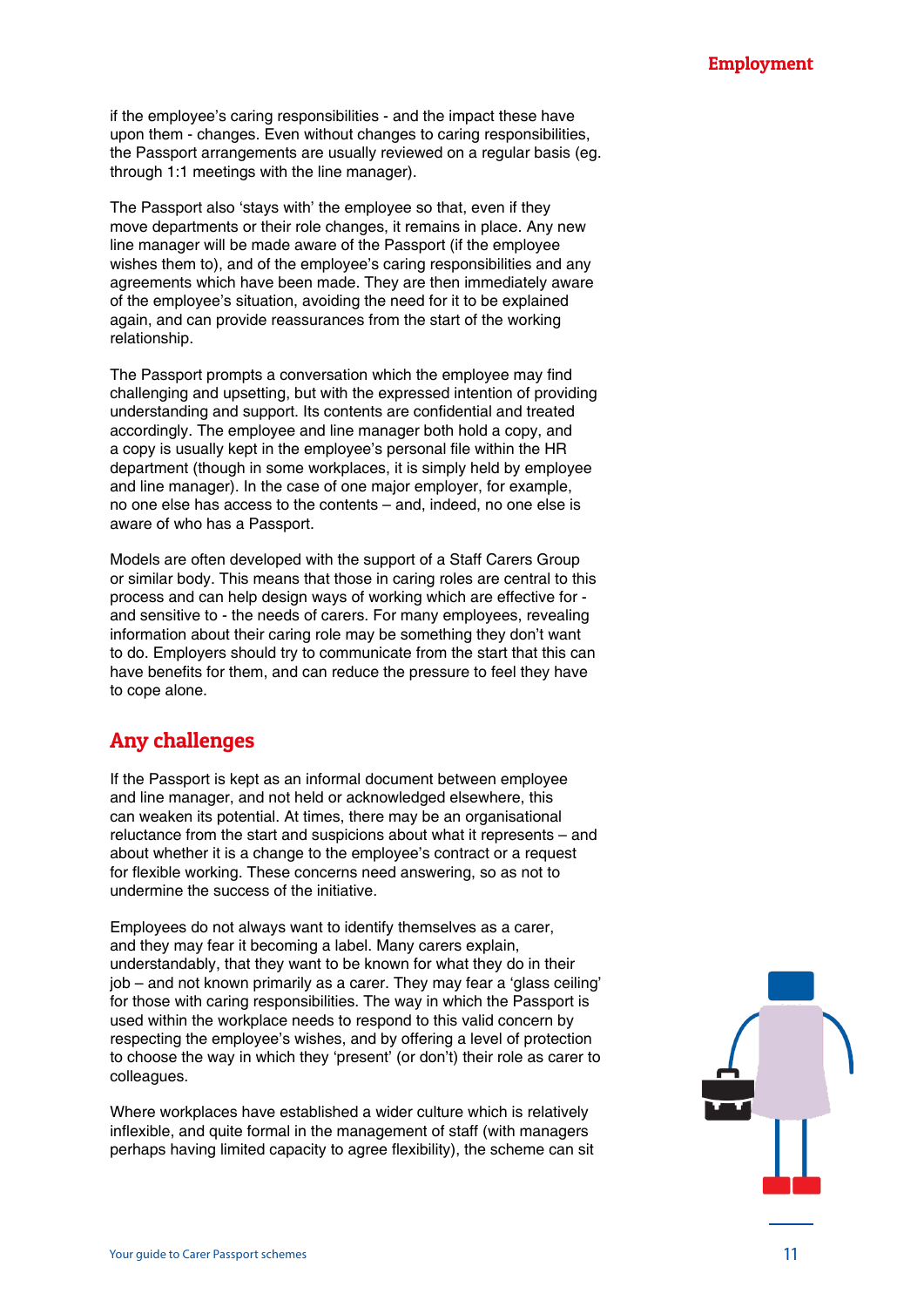less comfortably. However, that said, it can provide a mechanism for increased flexibility. Where there is more flexibility anyway, the scheme easily fits into conversations which are already happening, and perhaps even a wider approach to carers. This dynamic needs to be considered, as the scheme alone cannot provide a 'fix all' if it is done is isolation.

The Carer Passport can be difficult to organise internally, particularly when its status is unclear and it sits outside the HR department. Carers sometimes raise concerns about the informal status of Passports within their workplace, with one carer describing that 'in my organisation, managers seemed free to pay attention to it or not'. An adhoc approach can also result in unclear guidance around the paperwork to support it (eg. for one carer, their Passport was simply a copy of their application form, with no follow-on conversations held or support offered).

To be successful, the Passport needs its internal champions from across the workplace and ideally at the most senior level. This applies in other sectors too, where for example a senior clinician acting as champion on a hospital board can make all the difference. Within the workplace, there is a huge part to be played by senior level sponsorship and case studies to illustrate newly emerging practices. Whether this reflects a championing of carers more widely, or simply a championing of the Passport tool, advances are being made. The issue is given visibility and a mechanism. Managers need to be ready to follow through, responding to staff who respond to the raised profile of the initiative but currently feel unsupported.

#### Promoting the Carer Passport in the workplace

The take-up of the Carer Passport by an employee is a voluntary process, which can be suggested by employee or employer. To have visibility and be known as an option across the workplace, it requires strong internal promotion.

The Passport should be championed by senior management and, in larger organisations, by departmental heads, the HR department, and the Staff Carers Group if there is one. Existing communications mechanisms (eg. the internal intranet, departmental noticeboards, staff briefing sessions) should be utilised. Where there are senior staff or Trustees who are carers, and who are willing to identify themselves as such, this can make a huge difference for other employees who fear the stigma of being seen as a carer.

The Passport can be promoted during all stages of the employee's journey within the organisation. While there seems to be little existing evidence of it being directly mentioned as part of an induction programme for new staff, there is clear potential for this. It can help to normalise the initiative. Also, where staff move within an organisation due to promotion, change of role or restructuring, the Passport can sit within a checklist for the transition – and there are examples of this already happening. Again, it leads to normalisation and these working practices becoming embedded across all departments.

Other employees who are in caring roles can play an enormous part in promoting the scheme. Their knowledge and insights can be a real asset, and their involvement in the development of policy and practice around the Passport is highly recommended. They can play a significant part in helping to build employee confidence in the initiative.

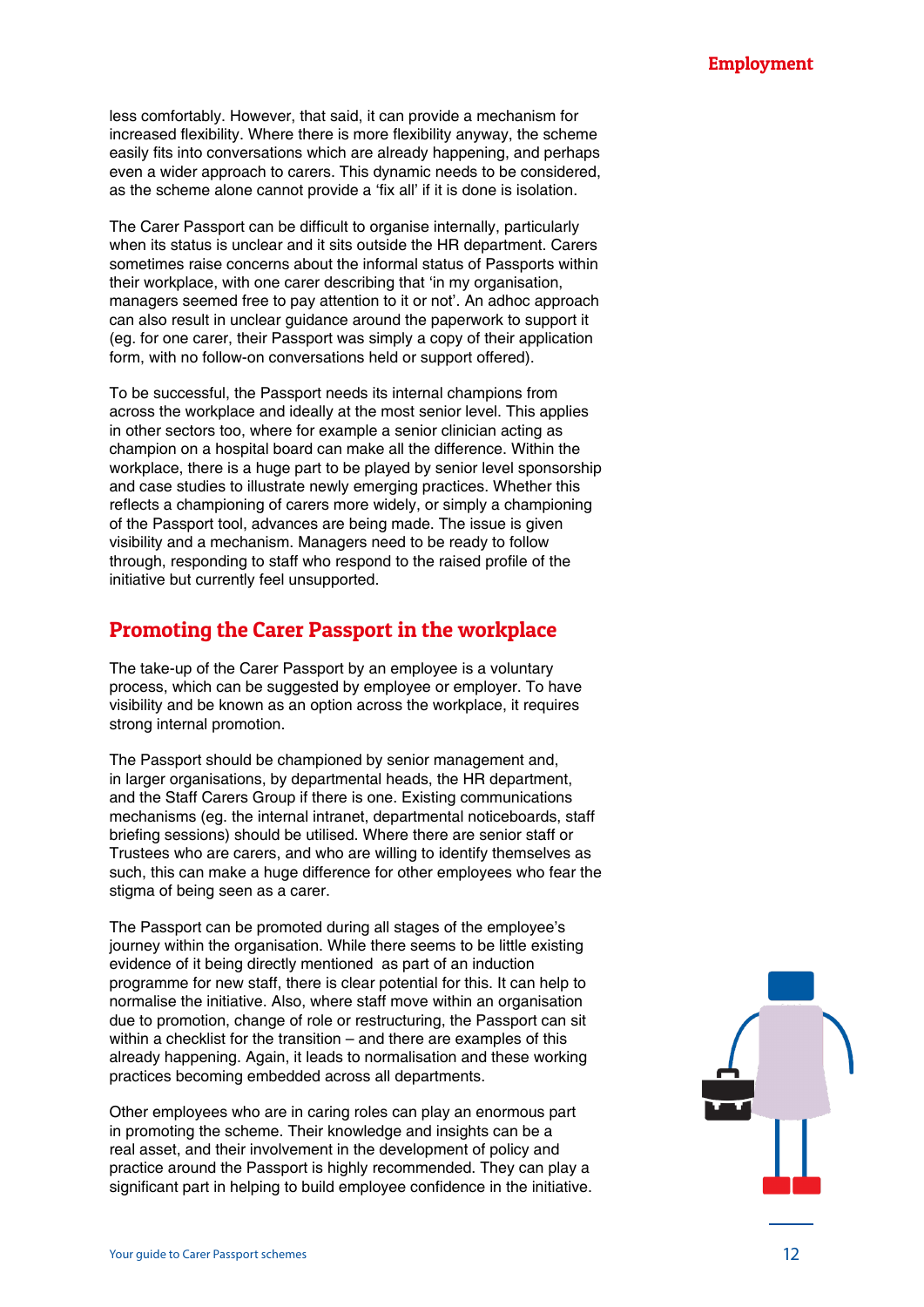### Going ahead

[For Going Ahead section throughout, please assume a doublepage, ideally with 'Going ahead' copy on LH side and 'Resources and templates' on RH side. Not a disaster if it's not a spread, but ideally would be.

- Be informed by the expertise and insights of carers when developing this initiative, as the concept is one which clearly resonates with them.
- Clarify the status of the Carer Passport within the workplace, including whether it is a formal or informal arrangement.
- Generate a Carer Friendly environment within the workplace, one in which employees are able to identify themselves as carers and ask for support, and line managers are able to provide it.
- Acknowledge that not all employees will want to identify themselves as carers, and it will take time to build confidence around these policies and practices.
- Provide guidance on how the completion of personal information in the Passport should take place in a reassuring and supportive environment which respects confidentiality, and supports managers to be equipped for this.
- Use the Passport to link in to other forms of support, including Employee Assistance Plans, and trusted sources of information and advice.
- Recognise the experiences of younger carers in the workplace, who often struggle to build an employment history because of the pressures upon them and need more support to acknowledge the skills they have developed as a carer.
- Ensure that the Passport is championed by management and at the most senior levels of the organisation (for example, by having a Carer Lead in place at Director or Trustee level).
- Provide a supportive environment to encourage any senior staff, Board members or Trustees with caring responsibilities to consider identifying themselves, thus increasing visibility and sending the message that caring can affect any of us in the workplace.
- Ensure the Passport's visibility, using all internal communications tools (including the intranet and newsletters) to encourage staff to understand the issues involved and to motivate carers to identify themselves.
- Promote the existence of the Passport at all stages of the employee's journey - from the day they start, when it can be introduced as part of the induction programme and appear on the induction checklist.
- Consider recording the number of carers in the organisation and where they are located, helping to engage more effectively - while acknowledging that not all employees with caring responsibilities will wish to recognise themselves as carers, and that some will come in and out of caring situations. Hold all such information in confidence.